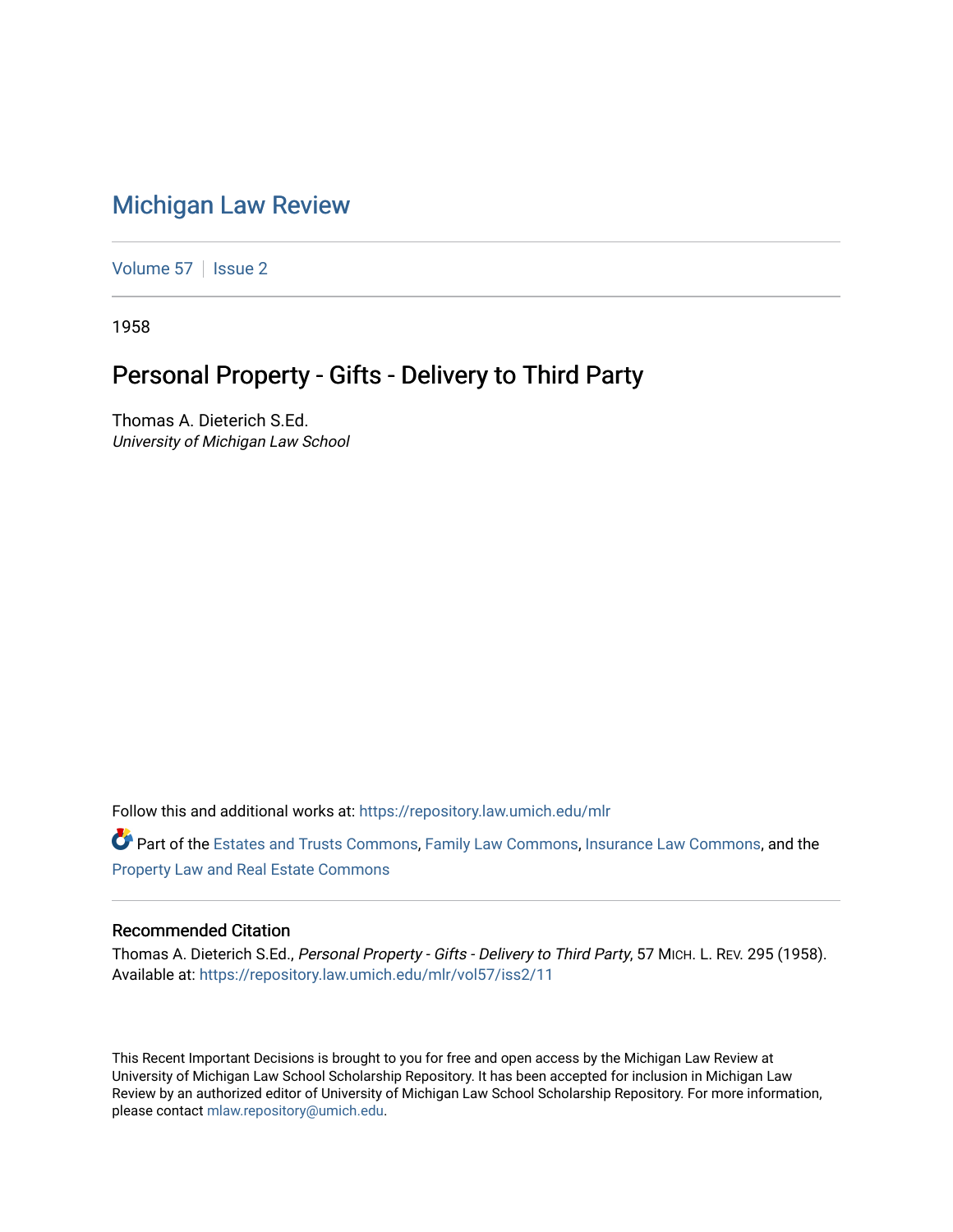PERSONAL PROPERTY-GIFTS-DELIVERY To THIRD PARTY-A husband changed the beneficiary of his life insurance policy from his wife to his mother during a temporary separation and failed to restore his wife as beneficiary after reconciliation. Subsequent to his death the mother, in the presence· of the wife, signed a memorandum "waiving" her policy rights "to" the wife and handed the writing to the insurer's district manager. Before payment of the proceeds the mother discovered that the wife was the beneficiary of another policy and attempted to revoke the memorandum. In insurer's interpleader action, a gift to the wife was recognized. **On** appeal, *held,* affirmed. The memorandum signified the mother's rights, indicated her donative intent, and was delivered to the district manager as the representative of the wife. *Smith v. Smith,* (Mo. App. 1958) 313 S.W. (2d) 753.

The rights of a life insurance beneficiary are fixed at the insured's death<sup>1</sup> and constitute a chose in action<sup>2</sup> which may be the subject of a gift.3 A valid gift requires, in addition to present donative intent, delivery

1 VANCE, INSURANCE, 3d ed., §108, p. 680 (1951).

<sup>2</sup> Washington Central Bank v. Hume, 128 U.S. 195 (1888).

<sup>3</sup> BROWN, PERSONAL PROPERTY, 2d ed., §58, p. 183 (1955).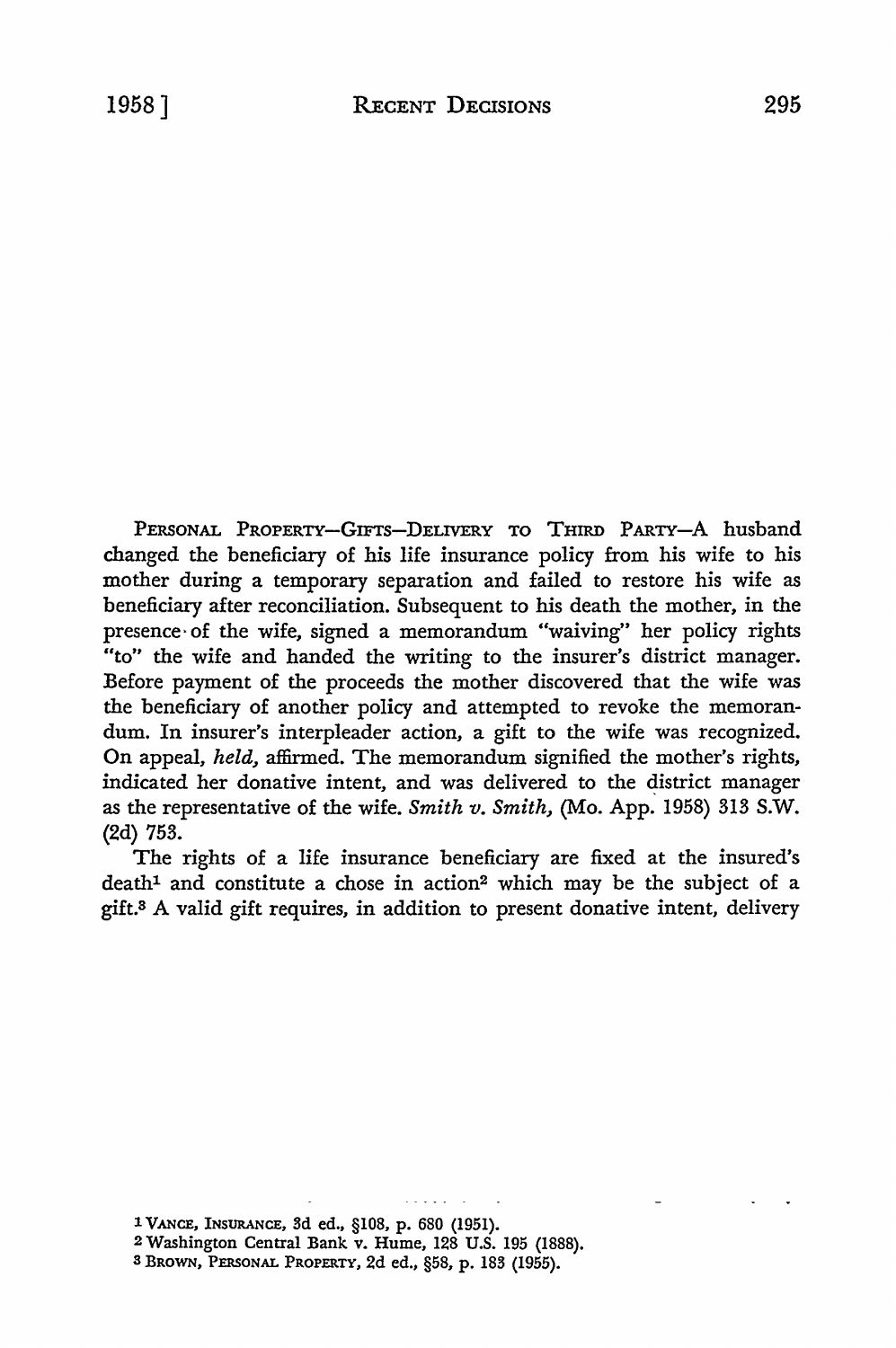of the subject matter.4 The purpose of the delivery requirement is to impress the donor with the finality of his act and to provide objective evidence of donative intent which will demonstrate to other parties and facilitate proof by the donee that a gift has been made.<sup>5</sup>

Delivery to a third party accomplishes the desired purposes and completes the gift only if the intermediary is not said to represent the donor.<sup>6</sup> Where the status of the third party is not apparent, $\tau$  several cases have resolved the issue by applying some form of presumption as to representation.8 More often various factors surrounding the delivery are examined. First, the clarity of present donative intent is investigated. Where evidence of intent is strong, as in the principal *case,* the courts are reluctant to defeat that intent by holding that the intermediary in fact represented the donor.9 Second, a stronger case for validity is presented where, as in the instant situation, the donee knew of the delivery to the third party. This knowledge is closely related to the existence of present donative intent.10 But, more important, such knowledge makes possible an otherwise unavailable agency analysis to explain the validity of the

4 Id., §48, p. 129.

<sup>5</sup>See Mechem, "The Requirement of Delivery," 21 Iu.. L. REv. 341, 457, 568 (1926- 1927). Physical transfer of the res, the clearest act of delivery, is impossible where the subject of the gift is intangible. Consequently, transfer of a document symbolizing the rights of the donor completes the gift. Such documents include stock certificates, bonds, notes, bank books, insurance policies, etc. See BROWN, PERSONAL PROPERTY, 2d ed., §60, p. 194 (1955). Symbolic delivery is usually limited to documents commercially regarded as evidencing the rights of the donor. In the setting of the principal case, such a document would be the insurance policy, which was already in the hands of the donee. Thus, delivery of the memorandum constituted the best delivery possible under the circumstances. See Otis v. Beckwith, 49 Ill. 121 (1868); Matter of Babcock, 147 N.Y.S. 168, 85 Misc. 256 (1914); Dinslage v. Stratman, 105 Neb. 274, 180 N.W. 81 (1920). Alternatively the memorandum could be regarded as a deed of gift, despite its informality. See Matter of Cohn, 176 N.Y.S. 225, 187 App. Div. 392 (1919); Ellis v. Secor, 31 Mich. 185 (1875); Francoeur v. Beatty, 170 Cal. 740, 151 P. 123 (1915); 21 ILL. L. REv. 576-586 (1927).

<sup>6</sup>See Matter of Rainbow, 298 N.Y.S. 79, 163 Misc. 732 (1936); Dodson v. National Title Ins. Co., 159 Fla. 371, 31 S. (2d) 402 (1947). The purpose of delivery is not accomplished by delivery to the donor's representative: the donor is not impressed with the finality of his act because the present holder of the res is subject to his control; the only evidence of donative intent supports a gift to a party other than the donee; and the donee has nothing to substantiate his claim.

7 Compare Baugh v. Howze, 211 Ark. 222, 199 **S.W.** (2d) 940 (1947) with Ammon v. Martin, 59 Ark. 191, 26 S.W. 826 (1894). Also see Szabo v. Speckman, 73 Fla. 374, 74 S, 411 (1917).

s Presuming the third party represents the donee: Kennedy v. Nelson, 125 Neb. 185, 249 N.W. 546 (1933); Mollison v. Rittgers, 140 Iowa 365, 118 N.W. 512 (1908). Presuming the third party represents the donor: Chicago Bank v. Cohn, 197 Ill. App. 326 (1916); Clapper v. Frederick, 199 Pa. 609, 49 A. 218 (1901).

<sup>9</sup> See In re Weingart's Estate, (Mo. App. 1943) 170 S.W. (2d) 972; Phillips v. Plastridge, 107 Vt. 267, 179 A. 157 (1935). Compare Horlocker v. Saunders, 59 Ohio App. 548, 18 N.E. (2d) 994 (1938); Foulke v. Hickman, (Mo. App. 1924) 259 S.W. 496.

10 If the donee does not know of the delivery, immediate enjoyment is unlikely and doubt is cast upon the present intention of the donor.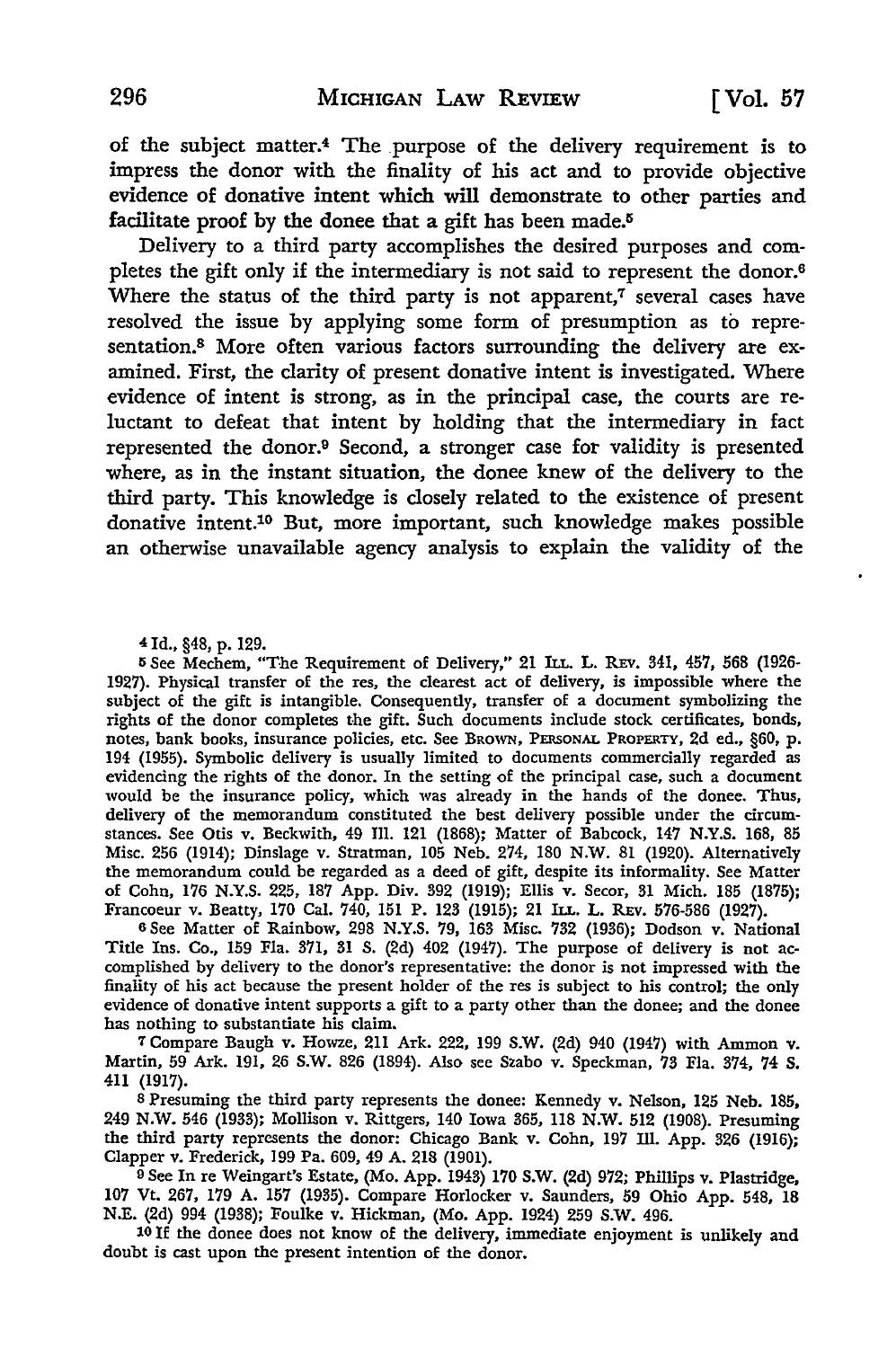delivery to the intermediary.11 Third, the reason for delivery to the third party rather than the more conventional delivery directly to the donee merits consideration.<sup>12</sup> In the principal case, anything given to the donee<sup>18</sup> would have been immediately handed to the district manager for communication to the insurance company. Fourth, subsequent actions of the third party in response to attempted direction by the donor or the donee help to determine his status at the time of delivery.14 The fact that the manager accepted the revocation as readily as the waiver and that the insurance company thereupon filed a bill of interpleader rather than pay the proceeds either to the donee or to the donor points neither to donative intent nor its absence. Fifth, the status of the intermediary in other transactions with the donor or the donee may shed light upon his status in the delivery transaction.15 In the instant case, the absence of any prior relationship between the intermediary and either party made this consideration of no value to the court. Finally, the disposition of the res if the gift is held defective may assist the court in determining the status of the third party on an ad hoc basis.16 The result reached in

<sup>11</sup>The agency status of the third party is unique and not expected to conform to the general law of agency. However, the donee must know the third party exists and possesses the res if the third party is to be regarded as the donee's agent. Where this knowledge exists, a valid delivery may be found on the familiar principle that possession of an agent is possession of the principal. Larkin v. McCabe, 211 Minn. 11, 299 N.W. 649 (1941); In re Fitzpatrick's Estate, 17 N.Y.S. (2d) 280 (1940). Excluding the possibilities of contract novation or third-party beneficiary analysis the only explanation for valid delivery where knowledge is absent is that the third party holds as trustee for the donee. Scoville v. Vail Investment Co., 55 Ariz. 486, 103 P. (2d) 662 (1940); Streeper v. Meyers, 132 Ohio St. 332, 7 N.E. (2d) 554 (1937). The courts are understandably reluctant to apply such a theory since the layman seldom thinks in trust terms. Therefore where the donee has no knowledge of the delivery to the third party, there is a tendency to hold the gift incomplete. Matter of Lafler, 1 App. Div. (2d) 84, 147 N.Y.S. (2d) 211 (1955); Crowell v. Milligan, 157 Neb. 127, 59 N.W. (2d) 346 (1953).

12 If the donor had a testamentary purpose in delivering to a third party the gift is invalid. In re Estate of Wright, 304 Ill. App. 87, 25 N.E. (2d) 909 (1940). Three common explanations for failure to deliver to the donee are (1) gift of part of a larger whole, Bond v. Bunting, 78 Pa. 210 (1875); (2) minor donee, In re Golos' Will, 64 N.Y.S. (2d) 625 (1946); Martin v. McCullough, 136 Ind. 331, 34 N.E. 819 (1893); (3) absent donee, Foster v. Rose, (Okla. 1951) 238 P. (2d) 332; Crystal v. Joerg, 16 N.J. Super. 514, 85 A. (2d) 218 (1951). Without some explanation the gift is likely to be held incomplete. Rinehart v. Rinehart, 14 Ill. App. (2d) 116, 143 N.E. (2d) 398 (1957); In re Adams' Estate, 58 N.Y.S. (2d) 899 (1945); Merchant v. German Bldg. and Loan Co., 1 Ohio App. 47 (1913).

13 The donee was already in possession of the policy.

14See Cox v. Windham, (Tex. Civ. App. 1928) 10 S.W. (2d) 136 (third party accepts donee's direction, gift good); Chandler v. Roddy, 163 Tenn. 338, 43 S.W. (2d) 397 (1931) (third party accepts donor's direction, gift ineffective).

15 See Sauls v. Whitman, 171 Okla. 113, 42 P. (2d) 275 (1935) (prior agent of donor, delivery ineffective); Matter of Rainbow, note 6 supra (delivery to donor's attorney bad); In re Will of Gordon, 238 Iowa 580, 27 N.W. (2d) 900 (1947) (third party also donee, delivery good).

16 See In re Fetzer's Estate, (Ohio App. 1940) 34 N.E. (2d) 306 (unequal distribution to children if gift invalid, equal distribution if valid, gift held effective); Gordon v. Clark, 149 Ark. 173, 232 S.W. 19 (1921) (no other disposition of property, gift held valid).